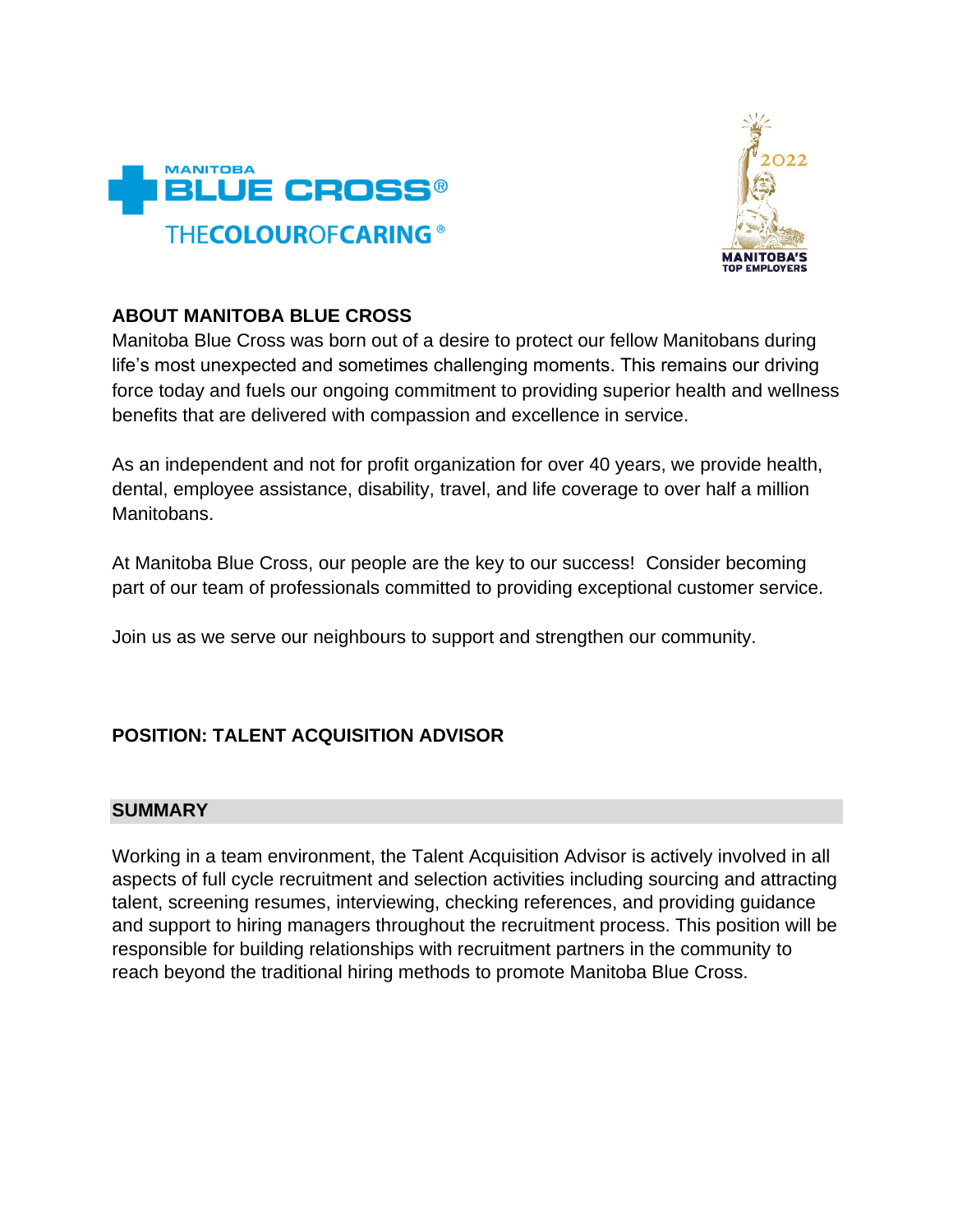## **DUTIES AND RESPONSIBILITIES**

- Collaborates with HR Team to implement the MBC Talent Acquisition Strategy by building a strong talent pipeline, employer brand and relationship building.
- Leads and completes the full cycle recruitment which includes prepares job descriptions and job postings; screens resumes and conducts pre-employment assessments; prepares interview questions and participates in interviews; conducts reference checks and background checks when needed; and extends employment offers.
- Develops and maintains excellent working relationships with hiring managers, the HR team, post-secondary institutions, candidates, recruiting agencies, and other external resources in the community.
- Provides support and guidance to hiring managers throughout the recruitment process. Meets with the hiring managers regularly to identify the hiring needs and to ensure clear recruitment expectations.
- Partners with universities and colleges to facilitate student recruitment programs (e.g., COOP programs) and represents MBC at career fairs and other recruitment activities.
- Updates our HRIS system related to the recruitment process (such as job postings, recruitment progress, notes, new hire documentation, etc)
- Tracks and monitors key metrics to identify opportunities to improve practices relating to the recruitment and selection process and recommend solutions. Continuous improvement of our recruitment tools and maintaining an accurate framework of reporting statistics for all recruitment activities.
- Advances our Diversity, Equity, and Inclusion programs to ensure company recruitment initiatives are built on fair practices.
- Point of contact for all internal and external recruitment requests.
- Keeps abreast of current and emerging recruitment and selection trends, issues, strategies, and legislation.
- Partners with external recruitment agencies where needed.
- Backs up HR Advisors during new hire onboarding and conducts about 25% of new hire onboarding.
- Participates in Corporate projects and process improvement initiatives.
- Performs other duties as assigned.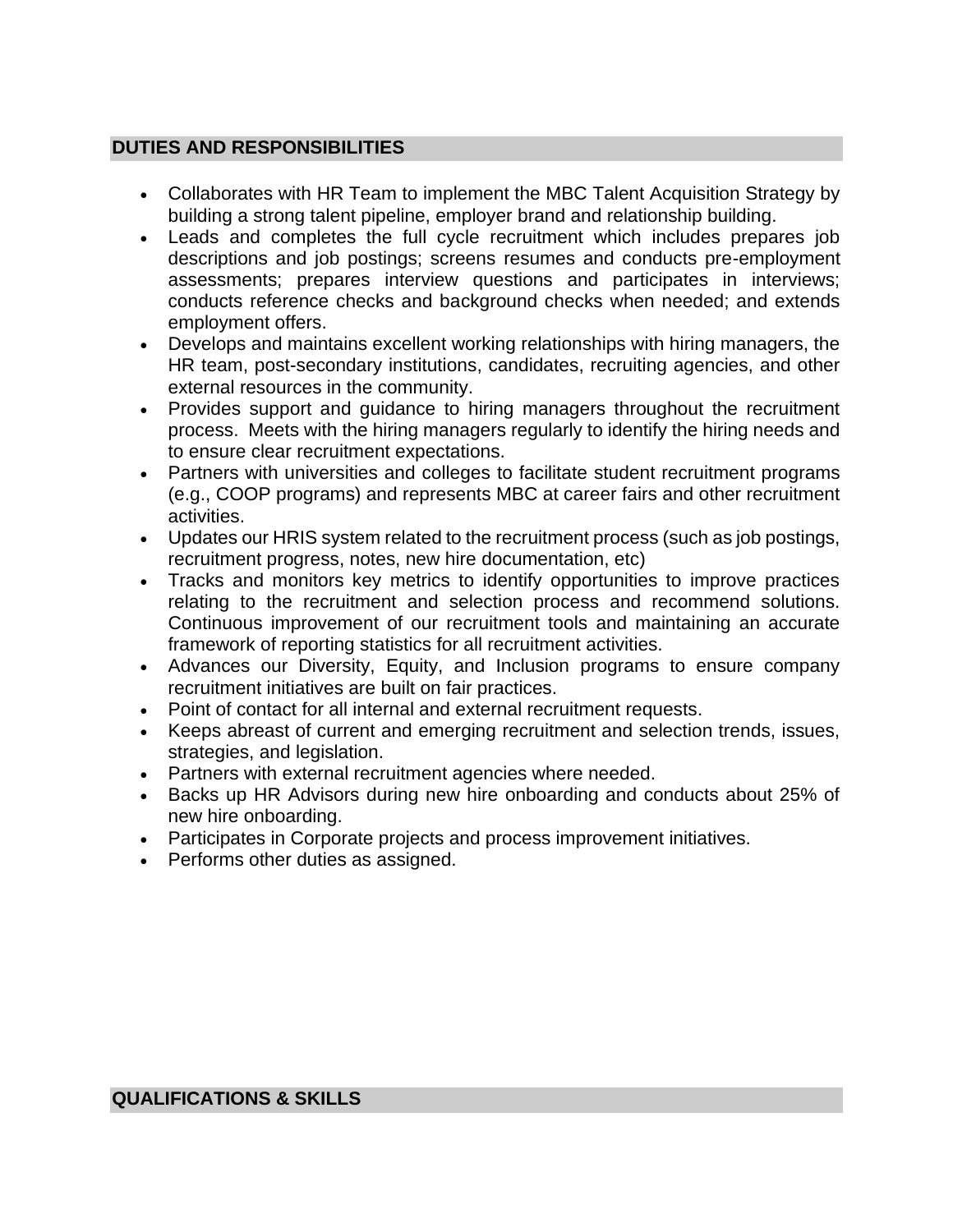- Dedicated to the principles of exceptional service; committed to responding to, anticipating, and addressing customer needs, for both internal and external customers.
- Completion of post-secondary studies in Human Resources or a related area and 3 years' progressive recruitment experience. A relevant combination of education and experience may be considered.
- Excellent networking skills and ability to source the right candidates using various channels and tools.
- Excellent interpersonal, teambuilding, and negotiation skills.
- Exceptional organizational skills and a proven record of managing and prioritizing multiple tasks within varied and dynamic timelines on an ongoing basis.
- Strong written and verbal communication skills with a customer service-oriented mindset.
- Enthusiastic, self-starter with the ability to cover a large portfolio and work with a certain degree of autonomy.
- Demonstrated proficiency with HRIS programs. Knowledge of Dayforce is considered an asset.
- Demonstrated attention to detail and high level of accuracy.
- Ability to propose and execute creative strategies to engage the best talent.
- Demonstrated ability to develop strong relationships with candidates and hiring managers.
- Exercises judgment, tact, and discretion.
- Excellent proficiency using MS Office
- CPHR designation (or working toward completion) is considered an asset.
- Experience recruiting in Insurance or Benefits Industries is considered an asset

We offer competitive salary, a generous employer-paid benefits package, a flex work schedule, generous vacation, and a health and wellness program with an on-site fitness centre.

We are committed to creating a rewarding environment to foster learning and development for our staff.

If you are interested in joining our team, please forward a resume and cover letter, indicating salary expectations, by June 12 by applying at [Talent Acquisition Advisor -](https://can62e2.dayforcehcm.com/CandidatePortal/en-US/bluerewards/Posting/View/592) [Application.](https://can62e2.dayforcehcm.com/CandidatePortal/en-US/bluerewards/Posting/View/592) We look forward to reviewing your application.